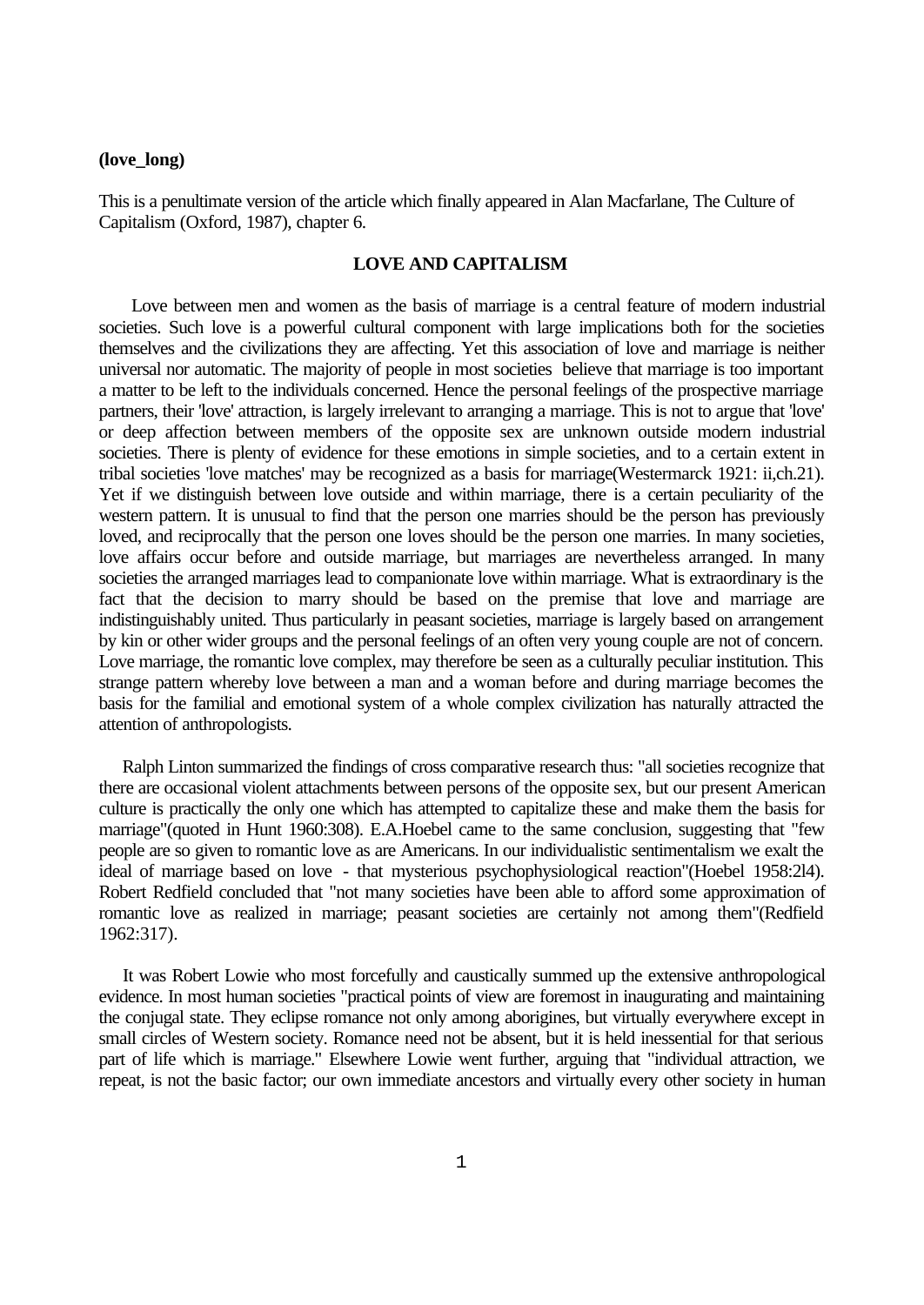history would have rejected contemporary Western conceptions as absurd and vicious in principle." (Lowie 1950:220,95). He wrote ironically, "but of love among savages?...Passion, of course, is taken for granted; affection, which many travellers vouch for, might be conceded; but Love? Well, the romantic sentiment occurs in simpler conditions, as with us - in fiction."(quoted in Goode 1959:40)

 A recent survey of friendship and love by a British anthropologist finds only slight evidence of the 'romantic love complex' in non-Western societies and the author concludes that "the combination of spiritual love, frustrated sex, and marriage is a uniquely Western contribution..."(Brain 1977:222). Here he is echoing the earlier views of the literary critic C.S.Lewis who wrote that the love poetry of England from the sixteenth century onwards was "a highly specialized historical phenomenon - the peculiar flower of a peculiar civilization, important whether for good or ill and well worth our understanding"(Lewis 1959:360). It is indeed important to understand both the causes and the functions of this peculiarity, to know "what are the social and cultural factors that have led us - unique among the societies of the world - to marry for love?"(Brain 1977:245). This essay will consider some of the alternative solutions that have been suggested to this problem, with particular reference to the case of England.

 Having roughly tied down the association between love and marriage in space, the next step is to locate it in time. Any explanation of the causes of this unusual association will depend heavily on when it is believed that it first emerged. One view is that the complex is very recent, that the harnessing of the mysterious passion of 'love' to marriage was a relatively recent invention, probably occurring about the same time as the supposed rise of 'modern' industrial civilization in western Europe and northern America. This would locate its origin in the second half of the eighteenth and first half of the nineteenth century, appropriately coinciding with the Romantic Movement in literature and art. The argument is plausible enough. The anomie or rootless lack of consensus and values caused by rapid industrial and urban growth, combined with the emergence of the impersonal relations of market capitalism were bound to create a new emotional structure. One side effect of the first urban and industrial revolution was a new sentiment and a new marriage system, appropriately based on individualism in its most extreme form. In answer to Keith Thomas' question as to whether it is true that "romantic love is the product of a poorly integrated society, in the way that the literary form of tragedy is said to be", most historians, sociologists and anthropologists would answer 'yes'(Thomas 1963:15-16). Depending on how one regards the 'romantic love complex', it could be seen as one of the compensations for the loneliness and isolation of a disintegrated, associational, society, or as yet another curse produced by the disintegration of the old community bonds.

 Robert Lowie, we have seen, thought that "our own immediate ancestors" would have rejected contemporary Western ideas on love marriage. A.R.Radcliffe-Brown believed that "we must remember that the modern English idea of marriage is recent and decidedly unusual, the product of a particular social development"(1950:43). Brain believes that it was "in the middle of the eighteenth century (that) romantic love ceased to be a frenzy or a tragic condition and became a desirable state..."(1977:247). The view that love connected with marriage is an "invention of modernization" and, in particular the result of events in north western Europe in the eighteenth and nineteenth centuries, is based on the work of a number of historians.

 It seemed plausible to guess that if individualistic 'love' was somehow associated with capitalism, with an individualistic philosophy, and possibly with changes in standards of living and changes in the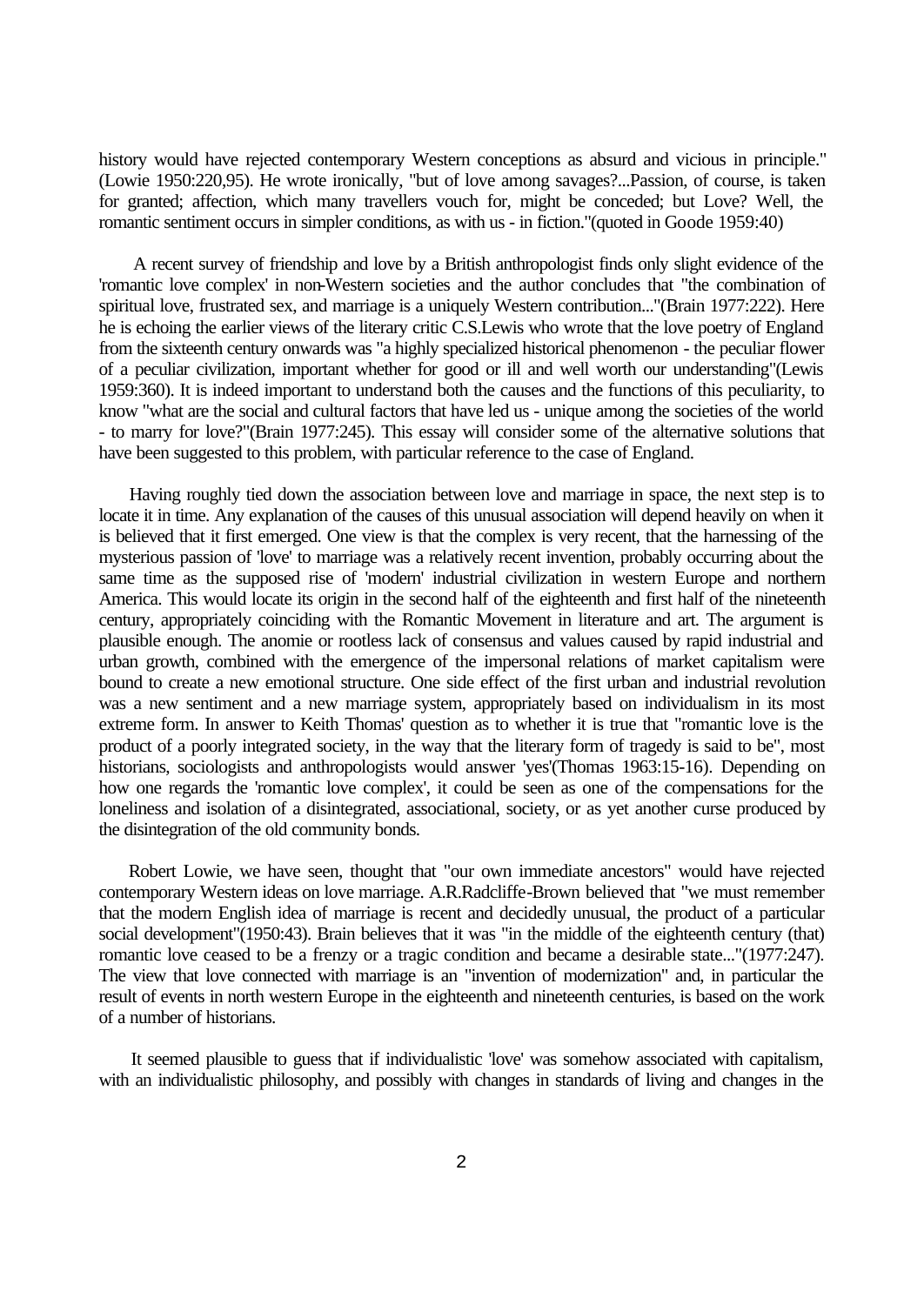means of production, then the roots of this phenomenon should be located centrally in the eighteenth and nineteenth centuries. Furthermore, it seemed likely that the oddness of love could be linked to the growing oddness of England as the first industrial and urban society and the prototype of market capitalism. The supposed bourgeois revolution of the seventeenth century in England, the changes in the relations of production, would lead to changes in the ideology, to an affective revolution. This discovery of love and its use as a basis for marriage could then be seen, as Lawrence Stone has described it, as "perhaps the most important change in **mentalite** to have occurred in the Early Modern period, indeed possibly in the last thousand years of Western history"(Stone 1977:4). The widely accepted model of a revolution in social, economic and political life in England and parts of western Europe, when a peasant and feudal society was transformed between the sixteenth and eighteenth centuries into a 'modern' and capitalistic one, fits well with the view that there must also have been a simultaneous revolution in sentiment. Indeed it is almost essential that there should have been this tremendous change in ideology.

 It is widely believed that there was a growth of individualism during the period between the sixteenth and nineteenth centuries in Europe and particularly in England. This involved the transformation of a traditional, group-based, kinship-dominated society into the modern capitalistic system. These changes were described in the work of such historians as R.H.Tawney and Christopher Hill, building on the work of Marx and Weber. In the period between 1400 and 1750 the following major changes are thought to have occurred: the invention of private, absolute property and the destruction of group ownership; the elimination of the household as the basic unit of production and consumption; the growth of a money economy; the rise of a class of permanent wage-labourers; the growing dominance of the profit motive and the psychological drive towards endless accumulation; the rise of modern industrial production; the growth of large urban centres; the elimination of those "magical" and "irrational" forces which prevented the rational pursuit of economic gain; the undermining of small, closely-meshed communities with the growth of geographical and social mobility. England, it is argued, changed from a society in which the individual was subordinated to a group of some kind, whether the family, village, religious congregation or estate, to a land of almost autonomous individuals, bound together by money, paper and allegiance to the new nation state.

 The ideology of romantic love, "vicious in principle" because it places the wishes of the individual above those of the wider group, could be predicted to emerge. It is the affective dimension of this major transformation. As the political, economic and social structures went through a revolution, so, we would expect, there would be a revolution in mentality and sentiment. Peasantries, as Redfield pointed out, are not characterized by the ideology of romantic love. Many argue that England was a peasant society until about the seventeenth century. It was only when a peasant society became transformed into a capitalistic one that the new marriage system based on love could emerge.

 This connection between capitalism and the 'modern' marital system was made long ago by Engels, extending Marx's theories. He pointed out that monogamy was a necessary if not sufficient cause of modern "sex-love", as he called it, but that it took time for such monogamous marriage to develop into our modern individual- choice marriage. In medieval society, Engels argued, "the question of fitness was unconditionally decided, not by individual inclination, but by family interests. In the overwhelming majority of cases the marriage contract thus remained to the end of the middle ages what it had been from the outset: a matter that was not decided by the parties most interested"(Engels 1902:95). Then a new capitalistic world began to emerge in the later fifteenth century. This created a new order: "by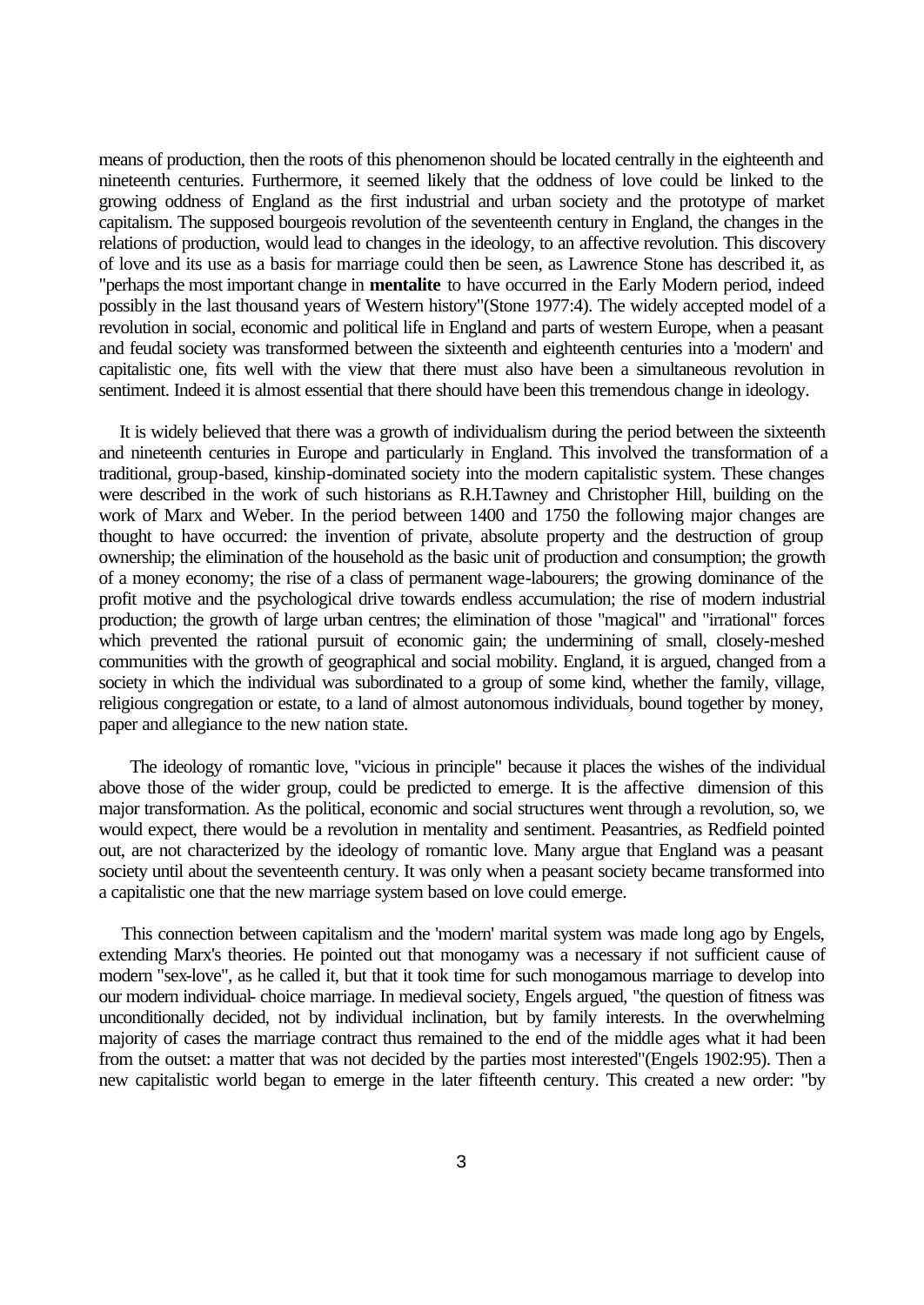changing all things into commodities, it dissolved all inherited and traditional relations and replaced time hallowed custom and historical right by purchase and sale, by 'free contract'". In order to make valid contracts people must be, nominally, 'free' and 'equal', and hence "the creation of these 'free' and 'equal' people was precisely one of the main functions of capitalistic production." Engels argued that while marriages became 'contracts', legal affairs, the principle of freedom to contract inevitably if gradually placed the decision in the hands of those who would have to honour the contract - the couple themselves. "Did not the two young people who were to be coupled together have the right freely to dispose of themselves, of their bodies, and the organs of these?" So the "rising bourgeoisie", especially those in Protestant countries where freedom was greatest, recognized the "freedom of contracting a marriage". In short," the love match was proclaimed as a human right..."(Engels 1902:96,97,98).

 Thus romantic love could be seen as one of the side effects of the dissolution of feudal, peasant, society and the emergence of the market principles of capitalism, of increasing individualism and individual property. Since this occurred, according to a widely accepted chronology, in north-western Europe from the end of the fifteenth century, reaching its climax in the seventeenth and eighteenth centuries, it is then that we should find the birth of the 'romantic love complex'. The model gives the causes and predicts the timing.

 More recently, a second type of argument led people to expect that the so-called revolution in sentiment must have occurred recently, this was the argument from a change in the physical environment. It is widely accepted that one of the major transformations in world history has been the rapid reduction in infant, child and adult mortality during the so-called "demographic transition" which many date from the middle of the eighteenth century(McKeown 1976). Most human societies for most of history have experienced high mortality. This, it has been suggested, had a considerable effect on emotional relations.

 The French historian Philippe Aries in his study of childhood was one of the first to suggest a direct connection between love and death. He stated that "people could not allow themselves to become too attached to something that was regarded as a probable loss. This is the reason for certain remarks which shock our present-day sensibility...Nobody thought, as we ordinarily think today, that every child already contained a man's personality. Too many of them died."(Aries 1962:38-9). The argument was soon extended from the relations with children to those between men and women. Husbands and wives, it was suggested, dared not invest strongly in their emotional relationships because of the threat that one of them would die. The subsequent cruelty of husbands to wives led to further mortality and increased insecurity. More widely, it began to be argued that the callousness within the family arising from demographic insecurity led to whole societies in the past being inhabited by cold and aggressive individuals, incapable of feeling love and affection. The birth of affection, joy in another's presence, spontaneous warmth, the romantic love complex, came to be linked with the supposed demographic revolution which started to reduce mortality in the eighteenth century.

 The most forceful exponent of this view is Lawrence Stone. In a large book on the family he repeatedly argues that affection and love were, on the whole, impossible before the eighteenth century because the conditions of preindustrial life were so insecure that people did not dare to enter into a deep relationship for fear of it abruptly ending. Marriage based on love was impossible until mortality dropped. Stone argues that marriages only lasted for an average of seventeen to twenty years in "Early Modern England", and thus they were "statistically speaking, a transient and temporary association..."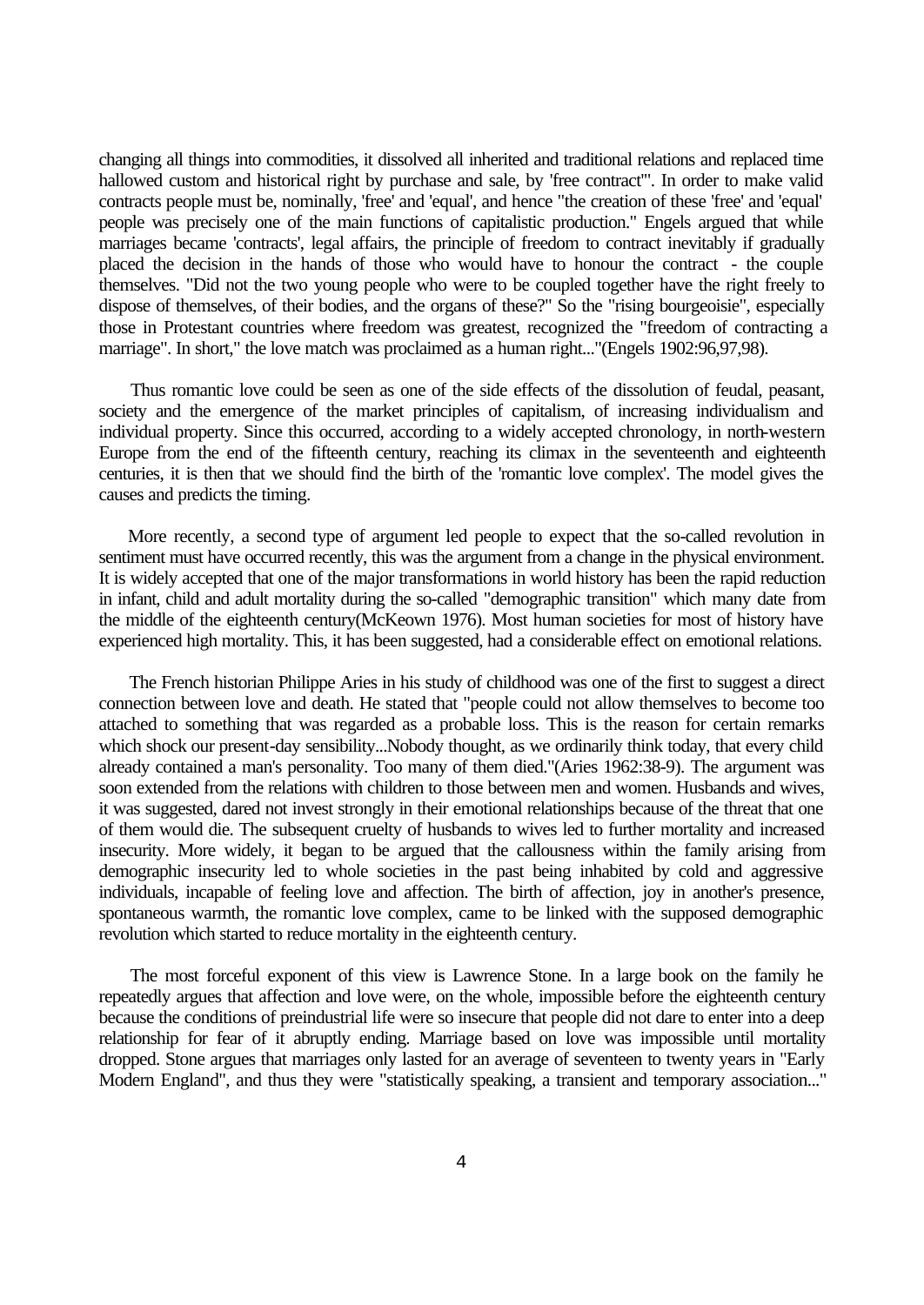(Stone 1977:55). Consequently, he claims, relations between husband and wife lacked affection, both before and during marriage. The conjugal family, based on unloved children and unloving husband and wife was therefore "very short-lived and unstable in its composition. Few mutual demands were made on its members, so that it was a low-keyed and undemanding institution which could therefore weather this instability with relative ease"(1977:60). This demographic insecurity was exacerbated by economic insecurity. Stone argues that sentiment cannot thrive in poverty. Writing of the eighteenth century, he suggests that there "are levels of human misery at which the intensity of the struggle to satisfy the basic need for food and shelter leaves little room for humane emotions and affective relationships"(1977:476). Thus the majority of the population,, who lived in such conditions up to the end of the eighteenth century, could not "afford" love.

 According to the general theory, love is a consequence of demographic, industrial and capitalistic revolutions, coming to a head in the eighteenth century in England. The first wave of historians to devote themselves exclusively to family history, and particularly marriage, found what the model predicted they would find, the invention of sentiment and the 'romantic love complex' in the eighteenth century. The situation at the end of a decade of work in 1980 has been well surveyed and summarized by Michael Anderson in a chapter summarizing the "Sentiments Approach" to the history of the Western family (Anderson 1980:ch.3). He outlines the work of Aries, Shorter, Stone and Flandrin, and points out that their views were all in accord with one another, and that they all believe in an affective revolution located predominantly in the eighteenth and early nineteenth centuries. The agreed general view can be illustrated in the work of Edward Shorter.

 Shorter argued that the family has broken loose from its surroundings, the "traditional" embedded family giving way to the separate nuclear family. Marriage has changed from being arranged by kin to the modern system of choice and affection; "popular marriage in former centuries was usually affectionless, held together by considerations of property and lineage" (Shorter 1975: 55). Within marriage "the prospect of death seemed to arouse no deep sentiments between spouses"(1975:57). All this changed in a revolutionary way towards the end of the eighteenth century. There was a "sexual revolution" when "young people began paying much more attention to inner feelings than to outward considerations, such as property and parental wishes, in choosing marriage partners"(1975:79). At the same period "a rush of sentiment swept over mating and dating", replacing the "lack of romance in peasant courtship" in the traditional society with the new ideology of romantic love(1975:120,141). Courtship was transformed, "the most important change in nineteenth and twentieth century courtship has been the surge of sentiment"(1975:148).

 The cause of the revolution was the development of capitalism: "market capitalism was probably at the root of the revolution in sentiment" (1975:255). According to Shorter, capitalism broke down the small, economically self-sufficient communities that had been universal in the "traditional" societies existing up to the eighteenth century. Markets opened up, mobility increased, people were caught up in a new and open environment with money and market values dominant. Secondly, capitalism improved the standard of living. This altered the material conditions of life. Thirdly, capitalism, or more particularly its manifestation in a particular industrial form, led to the break up of the rural communities. People were sucked into an urban and industrial proletariat.

The ways in which these changes caused the "romance revolution" (1975:258) are partly indicated by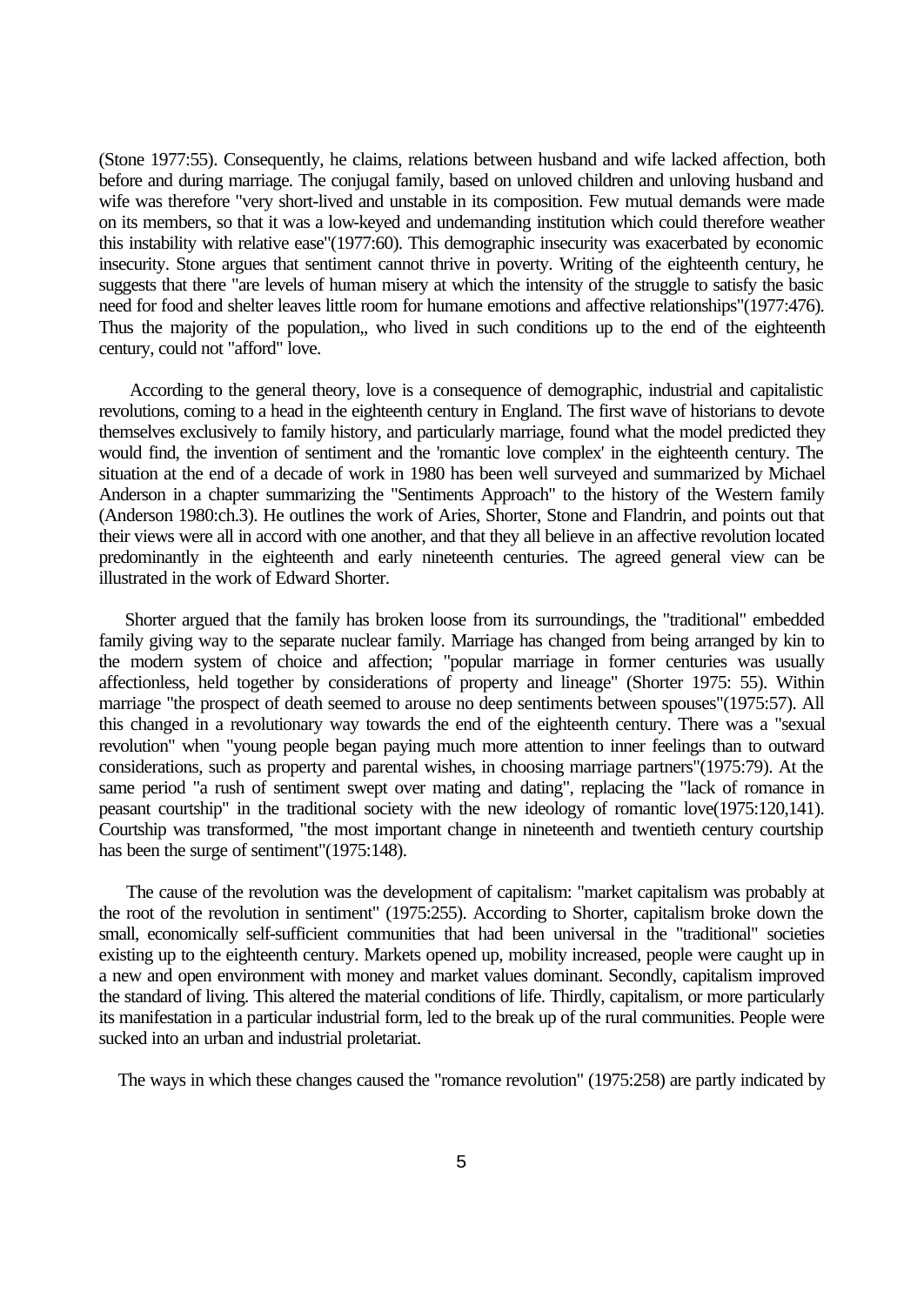Shorter. The changes led to the ethic of individualism and competition. Thus ordinary people were forced into the marketplace and "this egoistical economic mentality spread into various non-economic domains of life, specifically into those ties that bind the individual to the surrounding community"(1975:259). As Engels had argued long before, the desire to be free in one sphere led to a desire to be free in emotional life. Furthermore an improvement in material standards, Shorter argues, allowed maternal love to flourish with new-found leisure, and the same argument could well be applied to conjugal love.

 There seemed strong grounds for arguing that capitalism and industrialism, with connected demographic and social changes, were the causes of the peculiar pattern of romantic love. As predicted, they caused a revolution in sentiment in the eighteenth century, from which our modern world has developed. A challenge to this position would throw into question the model of the origins of modern civilization. If it turned out to be the case that romantic love was not basically an invention of the eighteenth and early nineteenth centuries, we would have to re-asses our way of thinking about the transition from "pre-modern" to "modern". This seemed an unlikely eventuality.

 In fact, it has become increasingly clear that the connection between love and the rise of capitalism is much more complex than this. Already in the late 1960's and l970's the work of historical demographers, and in particular John Hajnal, Peter Laslett, E.A.Wrigley, showed that many of the most unusual structural features of the north west European family and marriage patterns were very old(Hajnal 1965, Laslett 1977, Wrigley 1969). Variously dated back to the start of the sixteenth century, or several centuries earlier, it was now clear that most people had married at a relatively late age, or not at all, and that married children had lived apart from their parents in small households. There was little evidence in the newly discovered listings of inhabitants and the evidence beginning to emerge from parish register reconstitutions that there had been a structural transformation in the demographic and marital patterns in the sixteenth, seventeenth or eighteenth centuries. Some of the main characteristics of this pattern, enduring from the sixteenth to nineteenth centuries, were specified by Peter Laslett in 1977. These included the nuclear family form, the late age at marriage, a small gap between spouses, "marriage tending towards the companionate", and the presence of large numbers of servants (Laslett 1977:13). Thus Laslett suggested that the pattern of family and marriage was basically "the same in the 1550s as it was in the 1820s"(1977:47). Largely on the basis of work by Richard Smith, he suggested that this pattern probably went back to the fourteenth century at least. If these demographic parameters had changed little, Laslett inferred "that Western marriage has always tended to be companionate". But he admitted that "only the attitudinal or ideological evidence we need so much to discover could vindicate the claim"(1977:42). It was during the 1980s that such evidence began to be published.

 The orthodox position on sentiment was challenged in an article in 1979 (Macfarlane 1979), but it was only in the 1980's that convincing evidence was produced to show that the predictions of the capitalist revolution model were totally wrong. Some of the major works were written by historians, others by anthropologists and sociologists. We may very briefly summarize a number of the landmarks in this surprisingly rapid overturning of a whole school of thought.

 The anthropologist Jacqueline Sarsby examined the development of romantic love in England using literary, autobiographical and local materials. Her historical chapters flatly contradict the developmental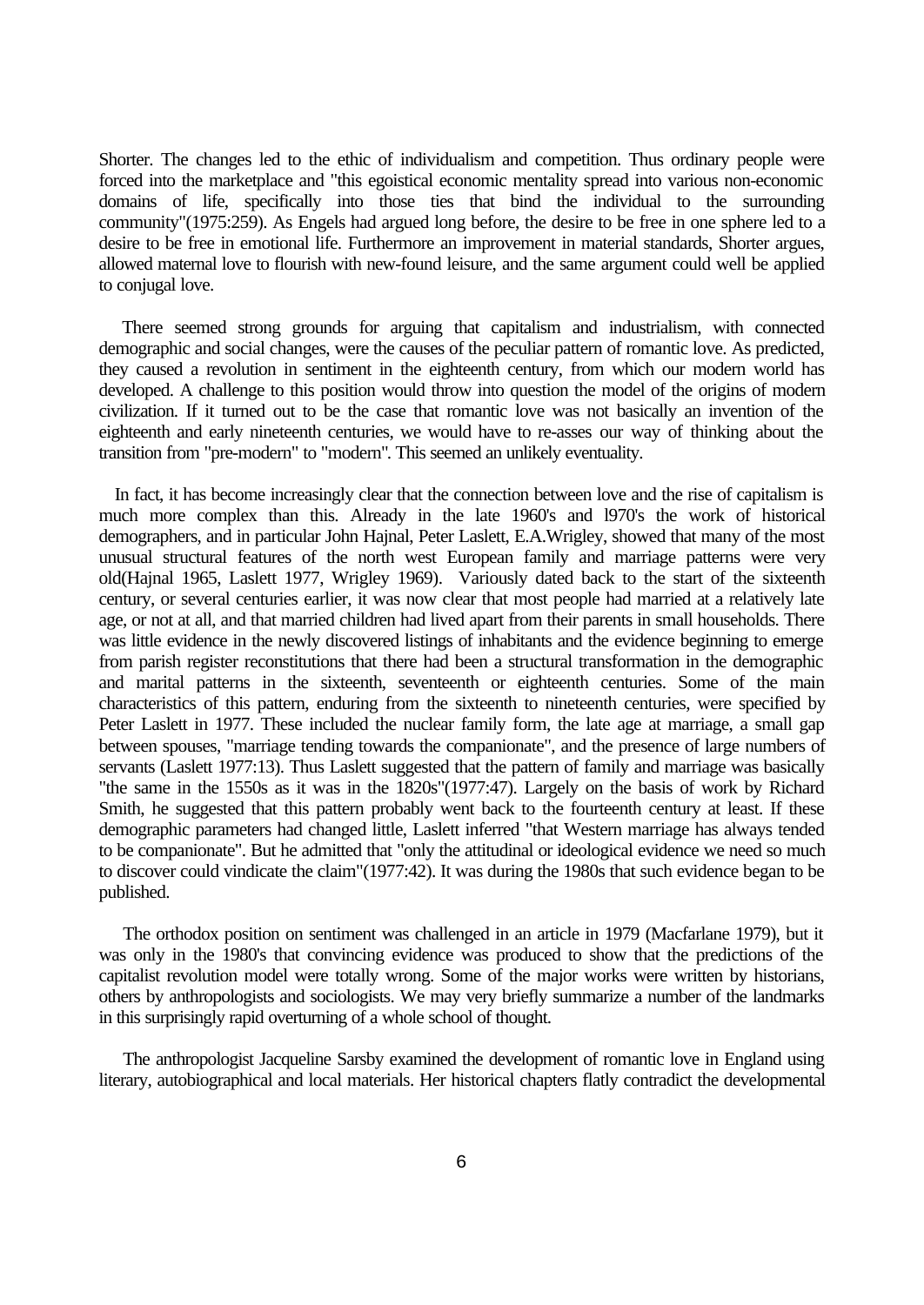story as embodied in the 'rise of sentiment' school. (Sarsby 1983:35,36,66). Ferdinand Mount considered the evidence without a pre-commitment to a belief in the capitalist and other revolutions which should have caused a late invention of love and his work supports Sarsby's. Through an examination of a wide variety of sources dating back to Anglo-Saxon England he suggests that "most of what has been written until recently about the family in times past must now be dismissed or questioned"(1982:123). He finds strong evidence for the romantic love complex as far back as the historical records extend. On a related topic, Linda Pollock found that the theory of the invention of parental love in the eighteenth century was equally questionable (1983).

Finally, among those who were not full-time historians, the anthropologist Jack Goody argued that the basic structural shape of 'modern' marriage had been attained in England by the eleventh century at the latest, and in all probability between the fourth and ninth centuries. The emphasis on the conjugal pair, on consent, a high status for women, and many of the other pre-conditions for the romantic love complex were already present in late Anglo-Saxon England (1983). He argues that the 'love match' was encouraged by the Church's insistence on consent and affection in the early middle ages. This institution in essence owes "little to the later transformations of feudalism, mercantile capitalism, industrial society, Hollywood or the Germanic tradition"(1983:155).

 These views are now supported by a number of full-time historians who have come to the same conclusion. In a collection of essays on marriage in England edited by Brian Outhwaite, the contributors challenge the orthodoxy. Christopher Brooke shows how important consent and affection was in medieval marriage, Martin Ingram shows the presence of love in ecclesiastical court litigation from the sixteenth century and Kathleen Davies shows that the ideals of family life changed very little as between the fifteenth and seventeenth centuries(Outhwaite 1981:chaps. 1,2,3). In one of the first syntheses of the new historical research on early modern England, Keith Wrightson devotes two chapters to the family, drawing on a very wide range of published and unpublished sources. He concludes that below the level of aristocracy, gentry and urban elite "there is no doubt whatever that...the initiative in selecting a spouse already lay with the young people concerned" in the period between 1580 and 1680. In the motivation of those getting married, he can discern no significant shift in this period (Wrightson 1982:74,79). Thus he concludes that "there is little reason to follow Professor Stone in regarding the rise of the companionate marriage as a new phenomenon of the later seventeenth and eighteenth centuries. It seems to have been already well established"(1983:103).

 A particularly interesting study on 'The English Family, 1450-1700' by Ralph Houlbrooke covers the central period of the supposed birth of the 'modern' world of capitalism and individualism. It is exclusively devoted to the family and marriage and heavily based on the excellent church court records which are among the best sources for the study of marital sentiment and behaviour. A whole section in the book drawing on many sources shows the importance of love in marriage. On the question of a revolutionary change in the marital and family pattern in this period Houlbrooke is unequivocal. "Between the fifteenth and eighteenth centuries there was little change in familial forms and functions"(Houlbrooke 1984:253). His picture is one of continuity in a system based on personal choice and a mixture of love and economic considerations from the fifteenth century onwards. This view is also the one which I have argued for, using a number of different sources, over the period 1300-1840 (Macfarlane 1986: esp. ch.9). The book corroborates the views of Sarsby, Mount, Goody, Pollock, Ingram, Davies, Wrightson and Houlbrooke that it is a mistake to believe that affection and love were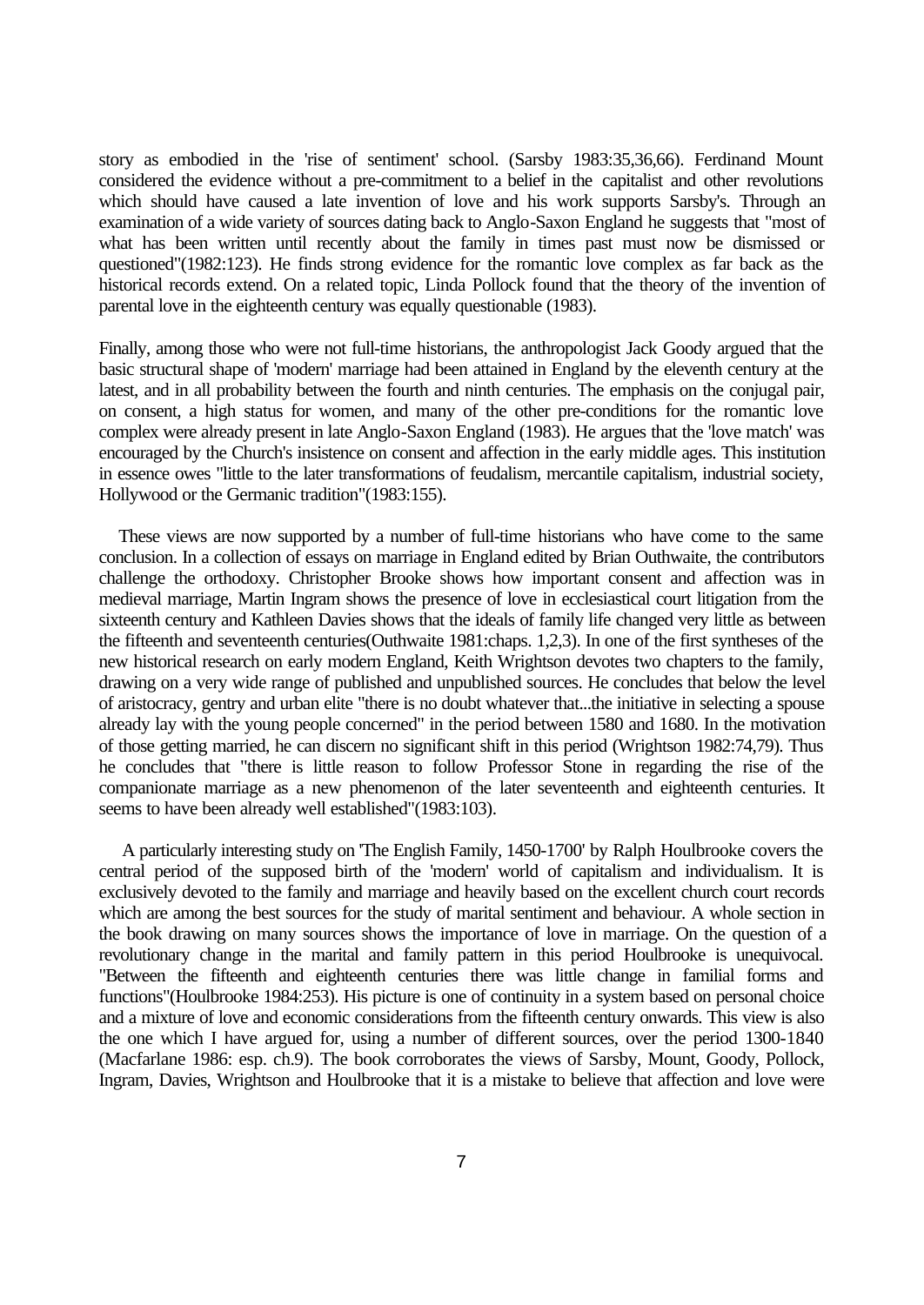inventions of the sixteenth and seventeenth centuries, let alone the eighteenth.

 Two major problems emerge from the overturning of the orthodox view that the romantic love complex was largely invented in the eighteenth century. One is historiographical, namely how did so many historians manage to make such very considerable errors? Various explanations may be mentioned. Firstly, there was the strength of the predictive model. As Shorter and Stone, in particular, show, the paradigm of a capitalist revolution, later reinforced with industrial, urban and demographic revolutions, should have led to the situation which they thought they found in the historical materials. If Marx and Weber are right in their timing, then the ideological effects of the Protestant Reformation and Capitalist revolution, alongside the rise of a supposed new political and individualistic order, should indeed have been matched by a new family and marriage system whose central pivot was the conjugal unit. The model predicted the revolution in structure and sentiment, and the revolution was duly found.

 A second reason for error lies in a conflation of evidence from different countries. While most writers accept in principle that the experience of England and that of France, Germany and other continental countries may have been, and probably was, very different, in practice they tend to overlook this. If we were to put on one side all evidence from outside England for the moment, then almost all of the proof for the work of Aries, Flandrin, Shorter, Stone and others would fall away. Other reasons for error include the taking of material out of context, the jumbling of chronology, false arguments that absence of the expression of emotion means the absence of emotion, deductions about the bulk of the population from the elite and other logical, technical and historical errors (see Macfarlane 1979).

 Yet in rejecting the revolutionary interpretation of family structure and the neat causal link with rapid changes in the eighteenth and nineteenth centuries, we create other problems. We are forced to wonder whether a paradigm that so conspicuously failed to predict what appears to have happened and led to so much error is of much value. We have to question the whole theory of the transition to capitalism and 'modernism'. Furthermore, we are left once again with the problems of trying to explain the causes of the peculiar marriage system.

 If the 'romantic love complex' was strongly present in the sixteenth century or earlier in England, we clearly have to reject industrialization and urbanization as causes. It is also clear that the demographic argument, from insecurity to the absence of sentiment, is wrong. This is an important finding. If it had been established that in this case high death rates, constant sickness and poverty had made 'love' impossible, it might well have been suggested that all our ancestors, and all those living in such conditions in the Third World, were loveless, brutalized and without affection. Of course, an enormous amount of anthropological research in tribal and other societies has documented the tenderness of parents towards their children, affection within marriage, and spontaneity and depth of feeling which is perfectly compatible with high infant and adult mortality and grinding poverty. But all this might have been brushed aside by the supposed dramatic case of the birth of 'modern' society in Europe and North America. As it happens, however, even this case shows how shallow and naive deductions from the physical and demographic world do not help us to understand the way in which humans think and feel.

 It now seems certain that the romantic love complex was widespread in England by the fifteenth century and probably long before. How are we to explain its presence if we can no longer rely on traditional theories concerning the urban and industrial revolutions and the supposed effects of the rise of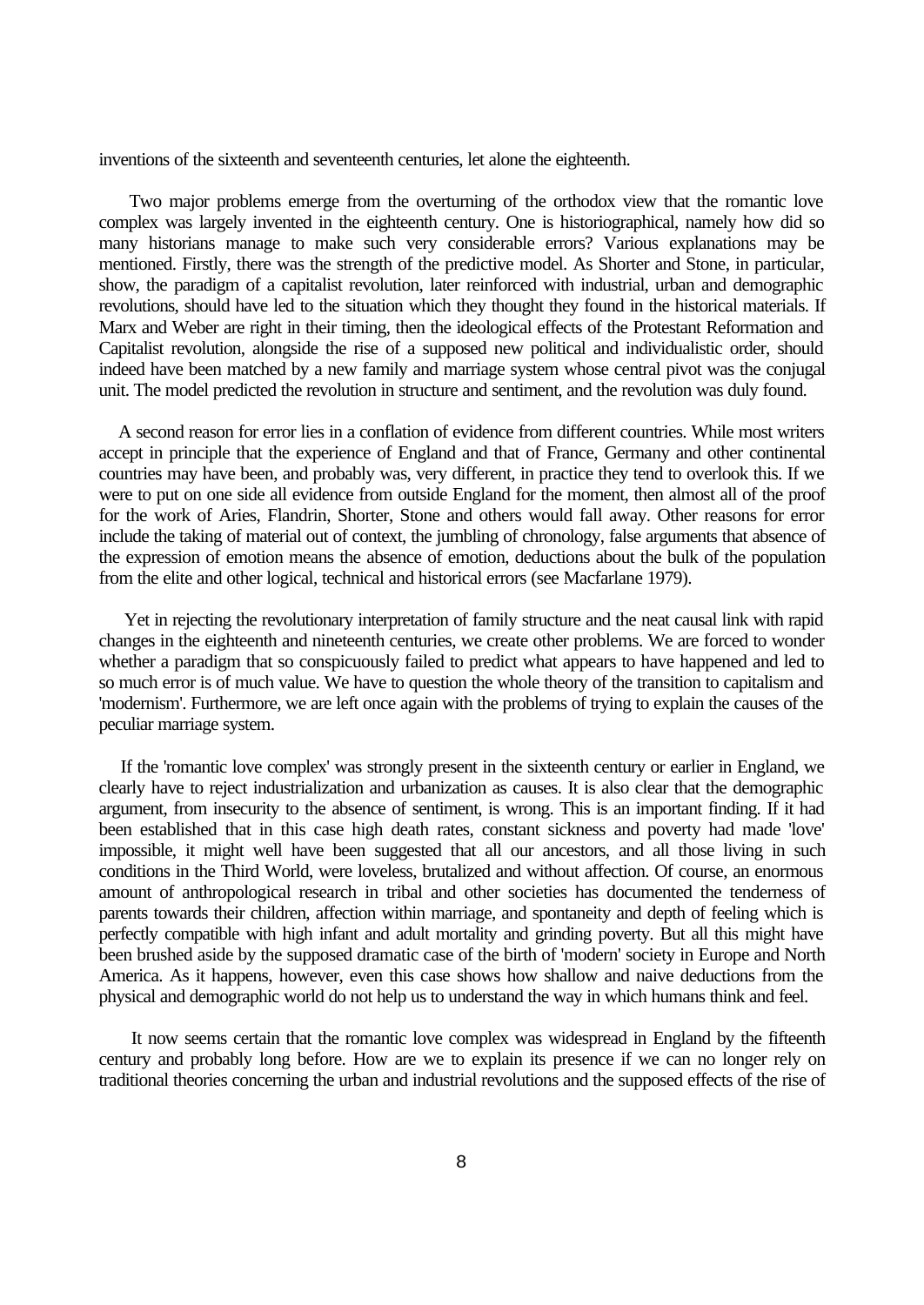capitalism and the Protestant Reformation of the sixteenth century onwards? One widely accepted theory is that there was a diffusion of a new concept of marriage outwards from southern France. The work of C.S.Lewis, De Rougemont and more recently Georges Duby has suggested that out of the adulterous philanderings of courtiers, or possibly as a result of a new view of woman that emerged with Catharist heresy, a new sentiment emerged(De Rougemont 1940, Duby 1984). Thus C.S.Lewis argued that "French poets, in the eleventh century, discovered or invented, or were the first to express, that romantic species of passion which English poets were still writing about in the nineteenth century"(1959:27). There are, however, numerous difficulties in using this theory to explain the presence of the romantic love complex in England by the later medieval period.

 No-one, as Lewis admits, has been able to explain satisfactorily why something should have been suddenly invented in twelfth century France. The Germanic, Celtic, Byzantine, Classical, Arabic or Cathar theories are all unsatisfactory in one way or another. This may be because, as Peter Dronke and others have argued, much that was taken by historians and literary critics to be new in the later eleventh century, is not, in fact, new at all(Dronke 1965-6). Furthermore, it is now clear that the portrayal of 'courtly love' as being initially concerned exclusively with extra-marital love is incorrect(Mount 1982: chap.6). A further difficulty is to show how the writings of southern French poets concerning the delights of adulterous love in the courtly circles in which they moved can have suddenly inspired millions of ordinary people within a relatively short time to feel a new and overwhelming emotion and alter centuries-old marriage practices. Life may mirror art, but this is rather an extreme case. Accidental literary origins for such a dramatic and powerful peculiarity are unlikely.

 It seems much more plausible to suggest that there were major social, economic and ideological features of parts of Europe well back into the middle ages which made a certain kind of marriage both possible and desirable. It is an axiom of anthropology that everything is linked to something else and consequently the ideology of romantic love as the basis for marriage would be part of the whole pattern of kinship and marriage. It will be linked to concepts of the purposes of marriage, the demography of marriage, ideas of the individual, the rules of marriage and so on. These patterns, in turn, will be linked to the economic, social, political and religious foundations of a society. In order to explain the origins and persistence of romantic love we need to show how it was linked to such other institutions. There is something attractive in the suggestion of Marx, Engels, Weber and their followers that there is some association between the ideology of love marriage and the individualistic and capitalistic structure of northern societies. Although the precise link in the sixteenth to eighteenth centuries does not fit the observed presence of the ideology, there is an alternative to rejecting the association altogether.

 If we accept the theory that was dominant between 1880 and 1940 in England, then the distinctive features which form the background to romantic love were present in England well before the sixteenth century. As I have argued elsewhere, the individualism, market mentality, high mobility and other features which we associate with capitalism were present in England by at least the start of the thirteenth century and perhaps long before (Macfarlane 1978). If this is correct, then the evidence concerning love falls into place. It is part of a very ancient system, both an indicator of such a pattern, and a consequence of it. It would seem that there were characteristics of the way in which kinship, religion, law, politics and economics were organized within the Germanic peoples who conquered western Europe which led to a pattern of which romantic love and companionate marriage are a part. Such a pattern never died out in England, whereas in much of Europe it was largely submerged by old and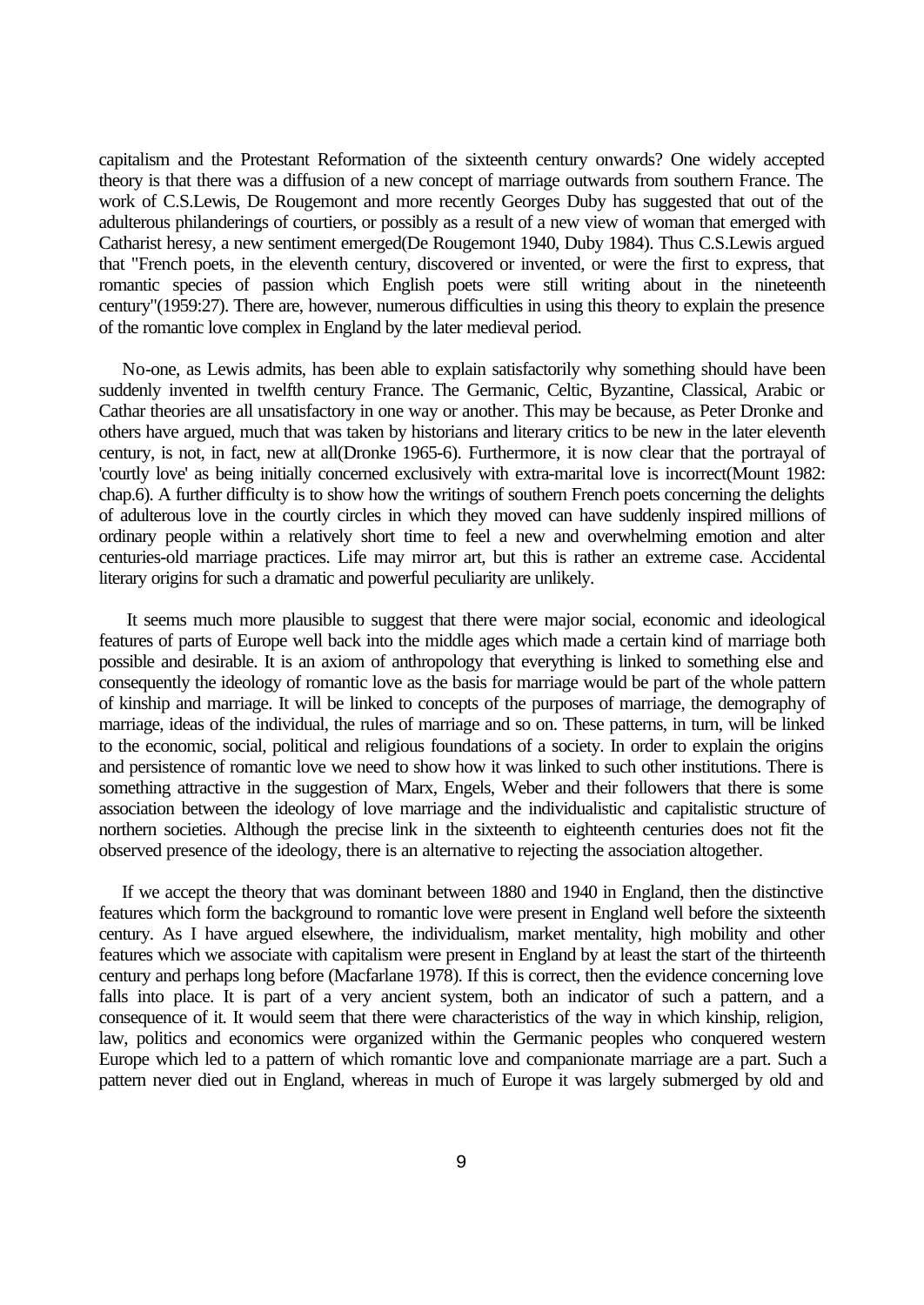renovated features of the preceding Roman civilization. Being an island, one of the few areas which almost totally rejected Roman language, law, religion, England harboured a peculiar ethic of romantic love which had been more widespread earlier. Thus the ultimate origins are probably cultural and thousands of years old. Here we may end by briefly sketching a few of the ways which such an ideology fitted functionally with some other parts of the society.

 One important component was Christianity. As Jack Goody (1983) has argued, the distinctive pattern of Christian marriage was early established, the basic features being present by the ninth century. This was a religion that enjoined celibacy, monogamy, a freedom of choice in marriage, and a severe sexual code prohibiting sexual relations before and outside marriage. Such a formal marriage regime enjoined by the dominant religious system was an ideal background for that peculiar romantic love ideology, which combined frustration, eroticism and desire. The ideals of celibacy, the late age at marriage, the battle between biological desire and religious injunctions are clearly a part of the pattern of romantic love. Passion was herded into marriage, sex and marriage were synonymous in a way that is unusual in world civilizations. Biological urges were channelled, sublimated and hence coloured the world. These special features were present in western Europe many centuries before the Protestant Reformation.

 Romantic love also fitted with the kinship system. Talcott Parsons, when comparing the kinship system of the United States with more kinship-dominated societies, suggested that the "structural isolation of the conjugal family tends to free the affective inclinations of the couple from a whole series of hampering restrictions" . In closely-knit, interdependent, kinship-based societies "any considerable range of affective spontaneity would tend to impinge on the statuses and interests of too many others, with disequilibria ting consequences for the system as a whole" (Parsons 1964:187-8). When wider kinship is strong, marriages are arranged and affection between husband and wife is a secondary force. As Sjoberg has written, "Romantic love is, of all things, an expression of individualism, and as such it is at variance with the maintenance of a well-integrated extended kinship unit" (1960:153). Hence sociologists have linked the rise of individual love marriage to the degree of involvement of the conjugal family in wider kin ties, and to a lessened set of obligations to parents after death (Goode 1964:39,52). We now know that the cognatic kinship system which isolates out the husband and wife in terminology and residence was present in England from Anglo-Saxon times onwards. There is little evidence that wider kinship groupings were important in everyday life among the mass of the population. Romantic love was an appropriate ideology which could both flourish and hold together this individualistic system.

 The cohesive importance of romantic love in a society where formal kinship is weak can be explored a little more. If kinship groups do not arrange marriages, why marry at all? One reason for marrying we have already seen, was that the ethical and social system was such that to have sexual relations outside marriage was considered a serious offence. As Thomas More pointed out in his **Utopia**, pre-marital sex should be harshly punished for "very few people would want to get married...if they weren't carefully prevented from having any sexual intercourse otherwise" (More 1965:103). This links up with the frustration theory, and has been repeated in other words by Robert Brain who writes that "perhaps without the passion of romantic loving or its stimulation, along with the withholding of sexual access until after marriage, people might not marry at all (Brain 1977:46)". There is a second theory introduced here. Namely that the "passion of romantic love" binds people together in long-term associations which would otherwise not occur. This has been suggested in other words by Greenfield, "rational,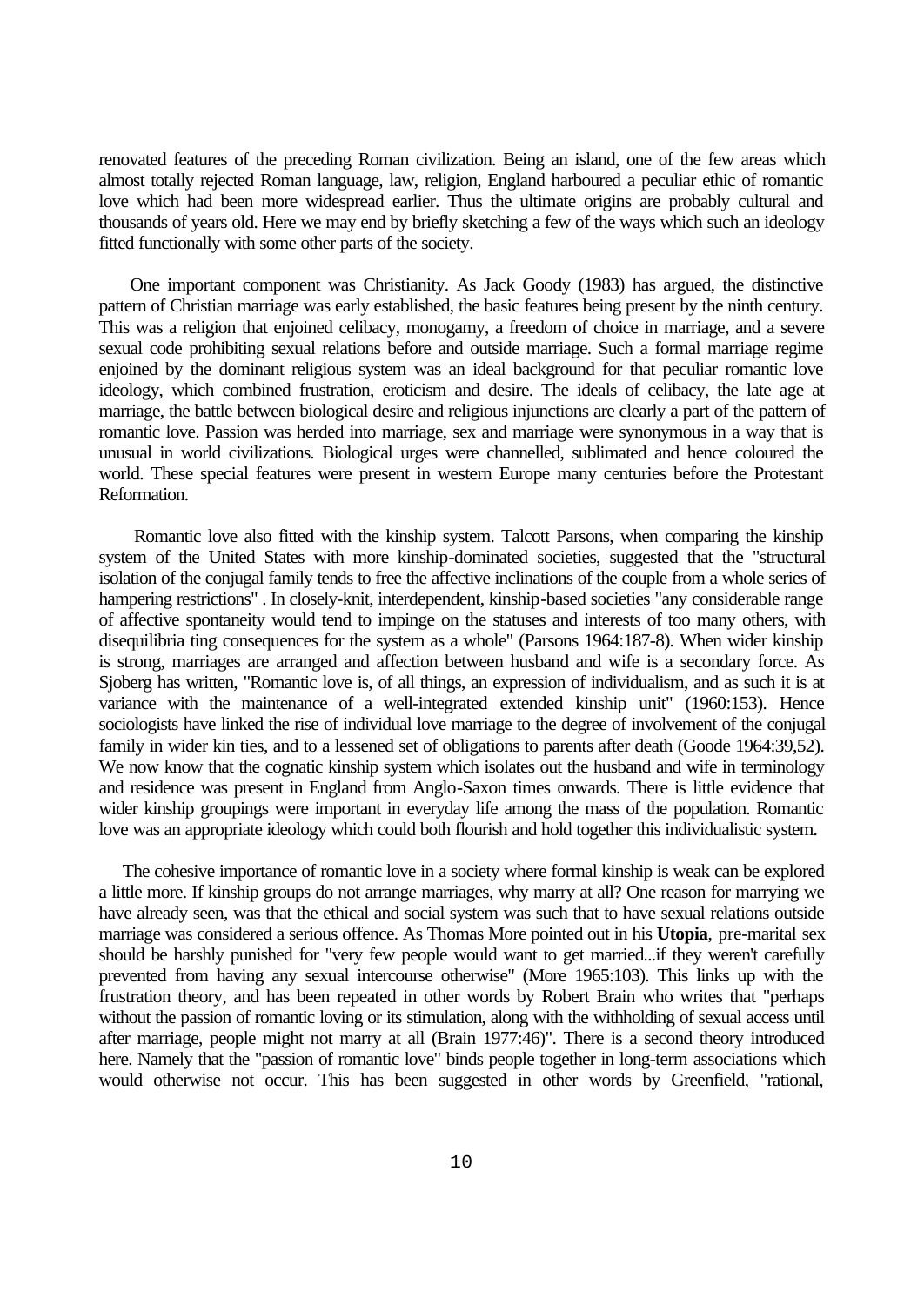profit-seeking, individuals would never marry at all except for the 'institutionalized irrationality' of romantic love" (quoted in Lasch 1977:l44). A socio-biologist might, therefore, see romantic love as a necessary drive to ensure the survival of the human race at a level above mere short-term sexual couplings.

 The romantic love ideology may be seen as appropriate, even necessary, in a society where the external pressures on permanent unions through kinship are large absent. The intense emotion of love can also be seen as culturally induced or exaggerated by the religious and social ideology which equates sexual and marital relations. We can take these 'elective affinities' further by looking at the way in which such an ideology seems entirely appropriate, in a paradoxical way, for a capitalistic and individualistic society.

 Intuitively there seems to be something plausible in the idea that the individualism of love marriage is linked to the individualism of modern society and of the 'free' person operating within a monetized, market, capitalistic system where he, or she, has individual property in his or her own body. The link which Marx and Engels made between certain relations of production and this ideology seems right; it is merely the timing of the association that is wrong. A world of individual private property, of contract, of high social and geographical mobility, of decisions made by the individual rather than the family, of constant choice and weighing of advantages, fits well with individual choice marriage on an open market.

 Even the apparent paradoxes support the association. The greatest of these has been noted by Greenfield, that between the supposed 'rationality' of capitalism and the 'irrationality' of love. This has been resolved by Weber who delicately shows how it is not merely that frustration creates the passion of love, but that passion is sustained by the loneliness and alienation created by this particular form of society. Weber showed that the central emotional feature of 'love' is a necessity where capitalist economic structures have developed most fully. At first sight, sexual passion and 'love' seem to be totally at variance with what is needed by capitalism. Weber, summarized by Watt, observed that "being one of the strongest non-rational factors in human life" sexual drives are "one of the strongest potential menaces to the individual's rational pursuit of economic ends"(Watt 1983:74). Yet, by a subtle shift, love and sex were domesticated, the force was channelled, and love became one of the central dynamic elements in the capitalist system. Romantic love is, of course, possible and present outside capitalism, but only in capitalist, or capitalist-influenced societies, is it made the cultural pivot of the ideology.

 Weber saw that as societies became more bureaucratic and "rational", so at the heart of the system there grew an impulsive, irrational and non-capitalistic emotion at the level of the individual. We can see the same paradox in the treatment of the natural world. As things become more orderly, a desire for disorderliness and wildness grows, as the world is conquered by money and calculations of profit and loss, certain areas become reserved as totally outside any calculations based on profit. So it is with the growing desire for the totally overwhelming, irrational escape into romantic love. Just as he had caught the paradox of other-worldly mysticism leading to capitalistic accumulation, so Weber hints at the way in which love-marriage lies at the heart of rational capitalism: "the erotic relation seems to offer the unsurpassable peak of the fulfilment of the request for love in the direct fusion of the souls of one to the other. This boundless giving of oneself is as radical as possible in its opposition to all functionality, rationality, and generality. It is displayed as the unique meaning which one creature in his irrationality has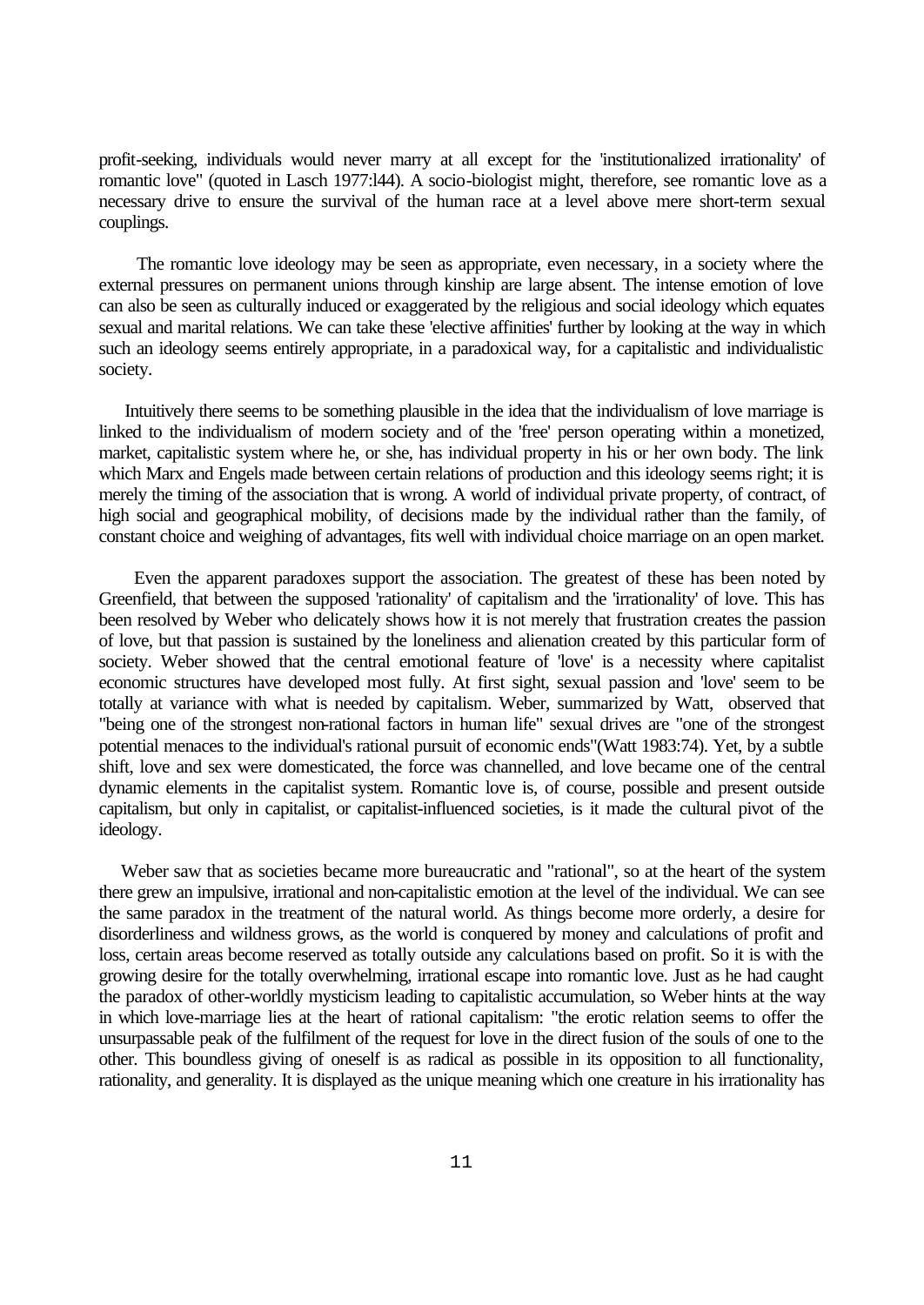for another, and only for this specific other....The lover...knows himself to be freed from the cold skeleton hands of rational orders, just as completely as from the banality of everyday routine" (Gerth and Mills 1948:347).

 Romantic love gives meaning in an otherwise dead and cold world. It promises that fusion with another human being which is so conspicuously lacking in the lonely crowds of autonomous individuals. It overcomes separation and gives the endlessly choice-making individual a rest, a categorical imperative which resolves all the doubts and indecisions. Furthermore the emotion of desire, to have, to own, to possess, fits very well with those similarly irrational desires to accumulate, possess and own which are the basic drive in the economic sphere. In the modern world it is obvious how consumer society has harnessed the romantic passions to sell goods, and how its enormous emphasis has raised love to a high cultural pinnacle. Love provides the promise of freedom, meaning and a return to Eden.

 The opposition between the seeming 'rationality' of modern society and 'irrationality' of love is, of course, more complex than this. To start with, we need to distinguish between the irrational, passionate, love that helps in selecting a partner and companionate love that maintains a relationship. Choice, whether in the market of marriage or other goods, is always difficult. The information is always so insufficient, the variables so complex that some external force of desire is needed to help the individual to make a choice. Hence passionate 'love' overwhelms and justifies and provides compulsive authority. But the love within marriage is not necessarily as passionate or 'irrational'. It can be calm, calculating, ends and means closely connected, very like any other 'work'. If a decision has to be made to sever a relationship, the loss of mysterious 'love' is given as the justification. Love thus seems to be at its most intense when uncertainty and risk are greatest, in that phase when humans have to choose. When they make the most momentous decision of their lives, which will turn a contractual, arbitrary, relationship into the deepest and most binding of a person's life, love steps in as though from outside, blind and compelling. The heart has its reasons, even if the mind is perplexed.

 If we combine all these arguments, we might suggest that the romantic love complex, both before marriage and within marriage, is the result of a number of forces. The biological urge to mate, based on a deep attraction between males and females is universal. But the way in which cultures encourage, use, or discourage it varies enormously. In the majority of societies, the feelings have not been encouraged, marriage and individual sentiment are not connected, and marriages have been arranged. This has made it possible to maintain the cohesion of wider groups of which the individual is not a separated part. Something about the kinship system in parts of Europe, and the way it interlocked with politics, economics and religion, gave the biological drives a great deal of freedom. Indeed the economy and society seemed positively to stimulate the natural emotions.

 Thus it would seem that the peculiarity of romantic love which anthropologists noted in the twentieth century is a very old feature of western Europe and is particularly marked in England beck to the middle ages. Through the writings of some of the greatest poets and novelists of love, and through the apparently new, individualistic, capitalistic, social, economic and political system that spread out from England, via America, from the seventeenth century, it has spread. What was once a cultural oddity is now very widely disseminated and we tend to assume that it is natural, rather than cultural. It has now crossed the boundaries of political systems and is widely accepted in communist as well as capitalist societies. Only such a long and continuous history really makes it possible to understand why it has had